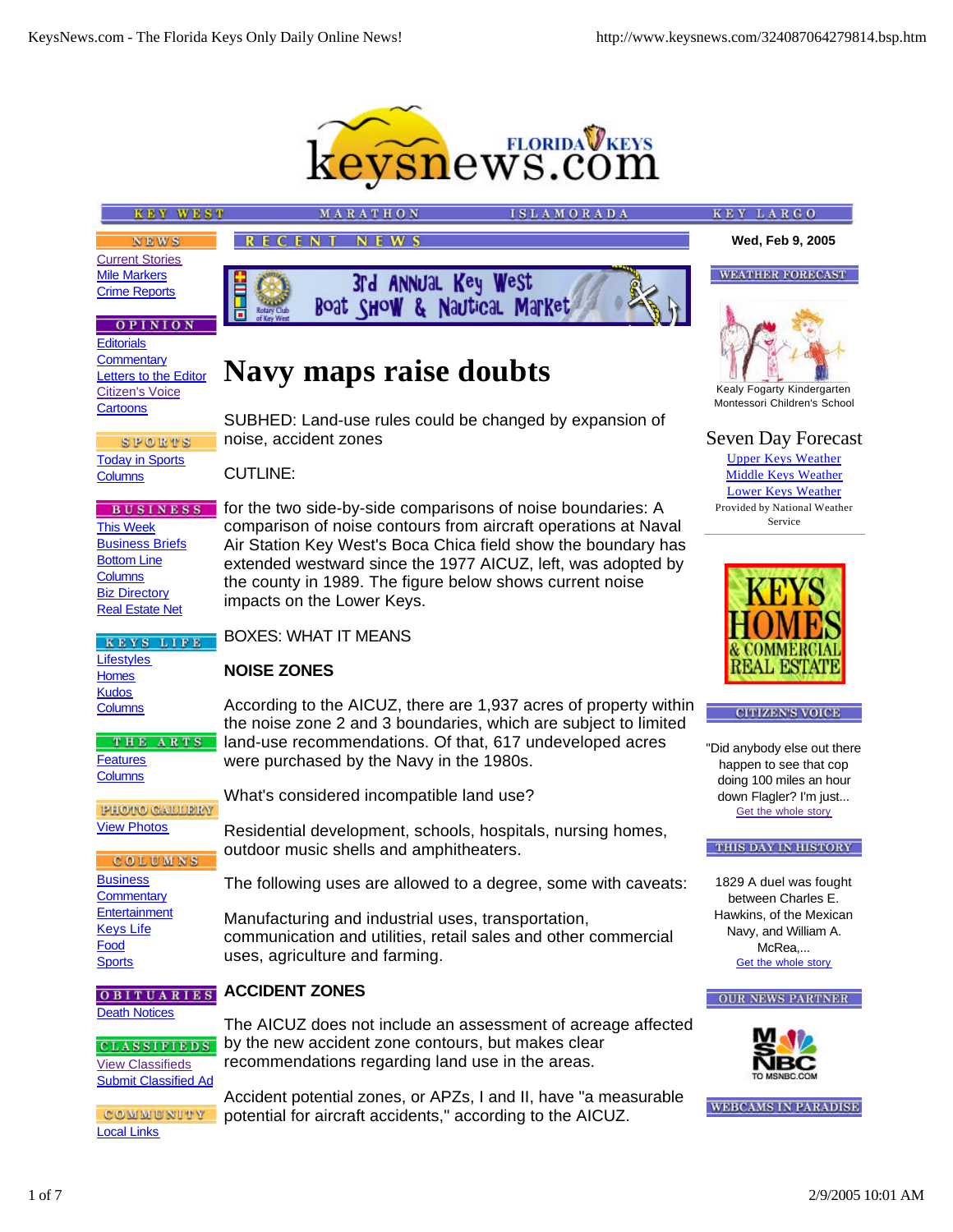#### Around the Keys

**GOVERNMENT** Local, State & **Federal Links** 

**ABOUT US** Our History Our Staff Keys Media Guide **Employment Opportunities** 



**Monroe County Property Transfers**  Allowable uses in APZ II include limited residential construction — 1 single family home or duplex per acre, some types of manufacturing, commercial and industrial uses.

In APZ I, residential use is considered incompatible, as are many types of commercial and industrial uses including shopping centers, restaurants, government and educational uses.

Uses considered appropriate in APZ I, some with caveats, include: Transportation, communication and utility services, agricultural uses, limited types of manufacturing, limited wholesale and retail trade operations, warehouses, nature exhibits and recreational venues such as water parks, golf courses and riding stables, parks and some cultural and entertainment venues.

BY LAURIE KARNATZ

Citizen Staff

Daily news for Key West and the Florida Keys

More than three weeks after Monroe County officials learned of new Navy maps outlining acceptable land-use practices in the Lower Keys, no one seems to know what the actual impacts will be.



The new maps, provided to county officials in mid-January, expand the air safety zones around the Navy's Boca Chica airfield to include the southern half of Key Haven, a large portion of south Stock Island, and a small part of Key West along South Roosevelt Boulevard.



Part of a new Air Installations Compatible Use Zone, or AICUZ, the maps indicate residential development is not appropriate for hundreds of acres of property around the Boca Chica airfield, including much of south Stock Island.

That could hamper future development plans for Stock Island, a proposed 43-home project on Key Haven, and numerous other projects, said Keys businessman Ed Swift.



**Missed your paper today?** For redelivery or account credit, call us in Key West at (305) 292-7777 Option 4, in Marathon call (305) 743-8766, or e-mail us by clicking here.

"I think the question is if you have these areas, how are we going to be able to build in the future?" Swift said. "And is that going to matter when we already have all those people living there anyway?"

County staff has said they were unaware of the new AICUZ. The Growth Management Division was not provided a copy of the 156-page document and maps until mid-January, though it appears to have been approved by policy makers in Washington nearly a year ago.

Navy staff said county officials should have known it was being developed because it was discussed during a court case regarding limited land use — caused by the 1977 AICUZ — on Rockland Key.

"It's fair to suggest all of the decision makers in the county may not have been aware [of the AICUZ update]," said Naval Air

#### **It doesn't get any better than this**

Watch the sunset from Mallory Square, even if you are stuck in Wisconsin. Or enjoy a virtual Margarita at Sloppy Joe's. Check out our Keys Web Cams.

#### **SEARCH OUR ARCHIVES**

Search our **archives** for past stories using keywords, publication date, or author.











**Check out the Photo Gallery Weekly for New Keys Photos!** Click here to view photos

**VISITING THE KEYS?** 

Find everything you need to know to plan a Florida Keys vacation -- and more





View our Dining Guide, updated quarterly with Menus from the variety of Keys Cuisine.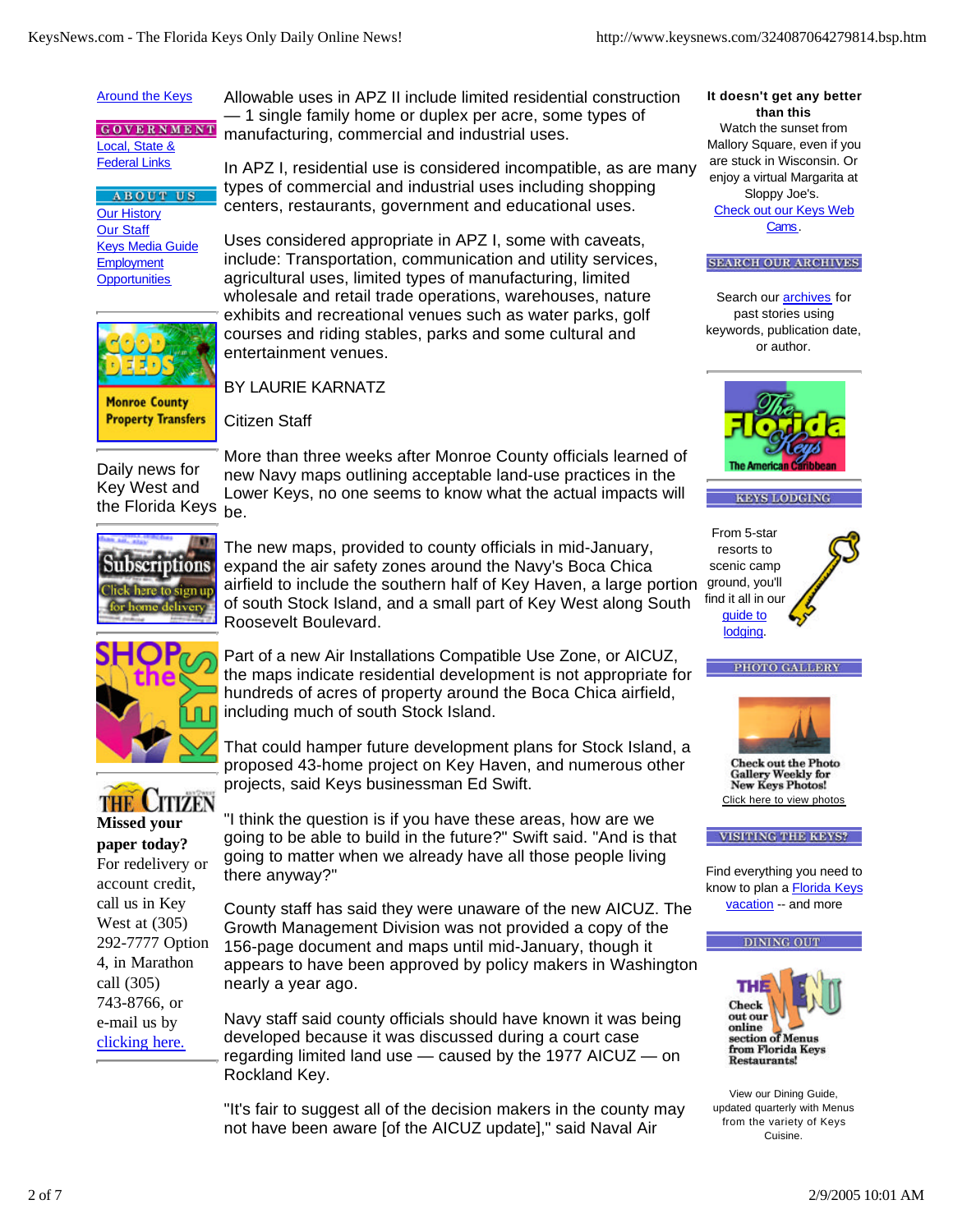

**Visit Key West Paradise on the web!**

Reserve a hotel, book a charter, see what there is to do in Key West! Live Webcams!

Station Key West Commander Jim Scholl. "There were some in the county who knew about it. Due to staff turnover, we may not have done as good a job as we should have."

On Friday, county staff was still awaiting a legal opinion from land-use counsel on whether the maps must to be used when making future planning decisions.

"Part of the research," said Assistant County Attorney Bob Shillinger, "is that we want to make sure we're taking into account how it's been applied throughout the country because it is a national issue."

Without a legal review, county Planning Director Marlene Conaway on Thursday said she couldn't be sure of the ramifications.

"I don't think we're bound to it," Conaway said, "but ... I don't know where the state's going to come down on it."

## Conflicting information

The U.S. Navy says the maps and other information in the Air Installations Compatible Use Zone are merely recommendations. A number of local governments across the nation, including Virginia Beach, Va., are currently wrangling with officials of adjacent military bases over implementation of new, expanded AICUZ boundaries.

In Monroe, existing land-use rules, approved by the state Department of Community Affairs, include the 1977 version of the maps in the county's land-use plan. The language adopting the older version, though still being analyzed by legal staff, appears to indicate that any new maps supersede the older version and automatically become part of the land-use plan.

Some officials and local attorneys have already indicated a legal challenge could result if the county automatically adopts the new maps and uses them to limit development.

Said Swift, a former county commissioner, "When land use is affected or changed, you usually go into a public forum. ...I think the public, the people who live in the [affected] homes have got to have a say at some point."

According to former County Attorney Jim Hendrick, who specializes in land-use issues, "There is no legal validity to the argument that whatever the Navy adopts as a map it becomes ipso facto a county regulation. The county cannot delegate its legislative authority to any other board or body."

That may not forestall implementation of the map in county land-use rules. The state Legislature last year adopted legislation designed to protect the state's military installations and forestall any possible withdrawal of military forces in the state by finding it "desirable for the local governments ... to cooperate with military installations to encourage compatible land use, help prevent incompatible encroachment, and facilitate



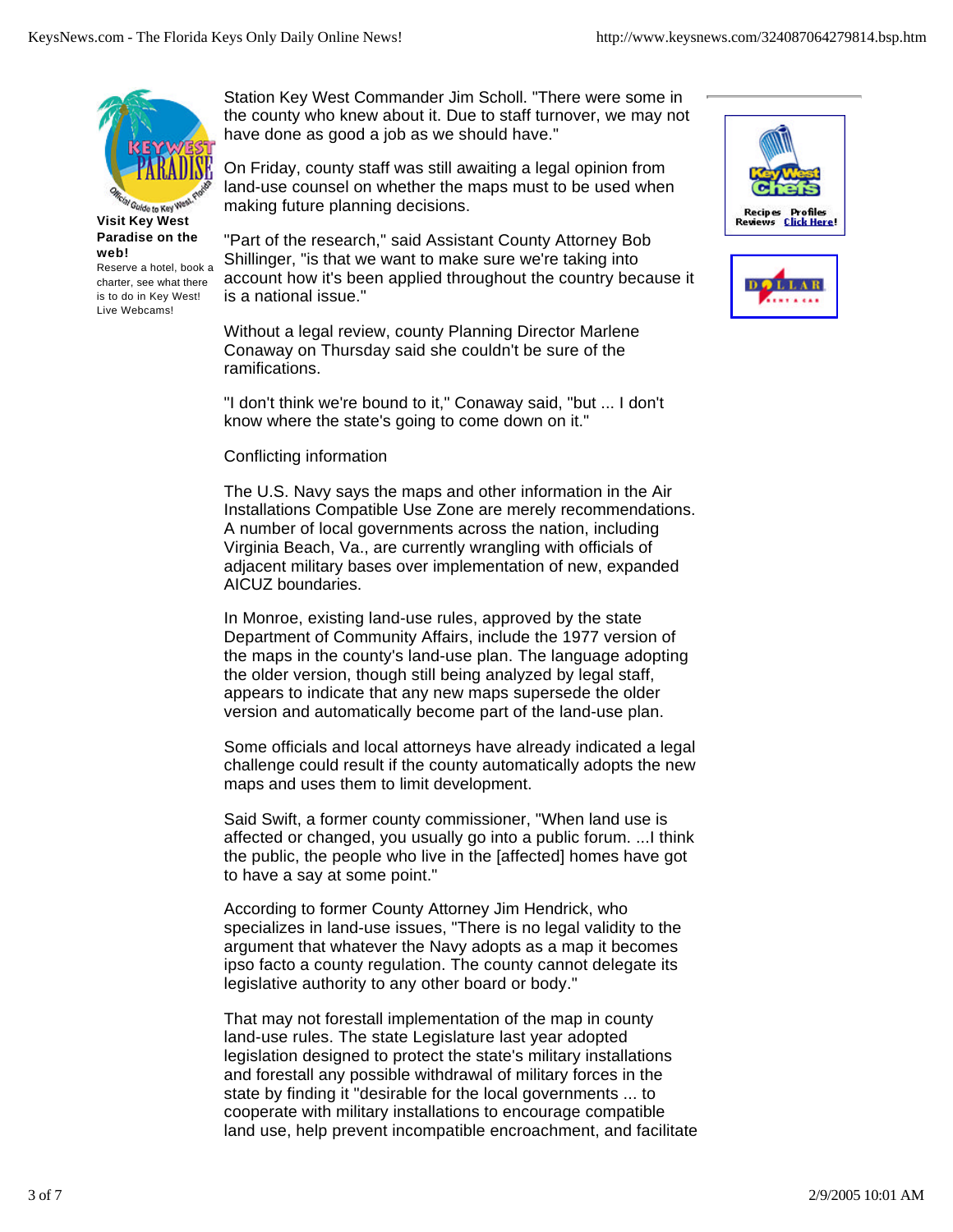the continued presence of major military installations in this state."

Aref Joulani, the county's senior planner for development review, in a report submitted Friday, said the 2004 legislative action "requires affected local governments to amend their comprehensive plans to achieve compatibility of adjacent or closely proximate lands with military installations."

The Navy's Scholl, in a Jan. 12 letter to County Administrator Tom Willi, echoed Joulani's comments.

"As you know, the Florida Legislature recently adopted a broad range of revisions to the Florida Statutes to address compatibility of development with military installations. These revisions highlighted the importance of the AICUZ in local planning."

The same law requires local planning agencies to notify military officials of any proposed changes to land-use rules that would affect property near a military installation, and to "take into consideration" and forward to the state Department of Community Affairs any comments provided by military officials. The DCA has oversight of all land-use issues in the Keys.

It also directs local planning agencies to include a representative of an adjacent military installation as an ex officio, nonvoting member of the planning board. Conaway said the Scholl has been invited to appoint a Navy representative to join the county Planning Commission.

Another state law says land-use plans "shall include criteria to be used to achieve the compatibility of adjacent or closely proximate lands with military installations."

The key word of that phrase is "shall." According to Black's Law Dictionary, sometimes used to determine intent of words used in the law, "shall" means "a duty to; more broadly, is required to."

Good maps make good neighbors

The AICUZ, in use at military bases across the nation, is designed to ensure the safety of residents and base operations by limiting certain uses in areas deemed at risk for accidents or high noise levels. Local governments are not required by the Department of Defense to abide by AICUZ, but are strongly encouraged do so.

The guidelines for suggested land use restrictions are not limited to the Florida Keys, but are used in AICUZ across the nation.

"The whole AICUZ program is designed to keep good relations between the Navy and community for making good land-use decisions and making sure we don't end up with situation where we have unintended consequences for bad planning," said Scholl.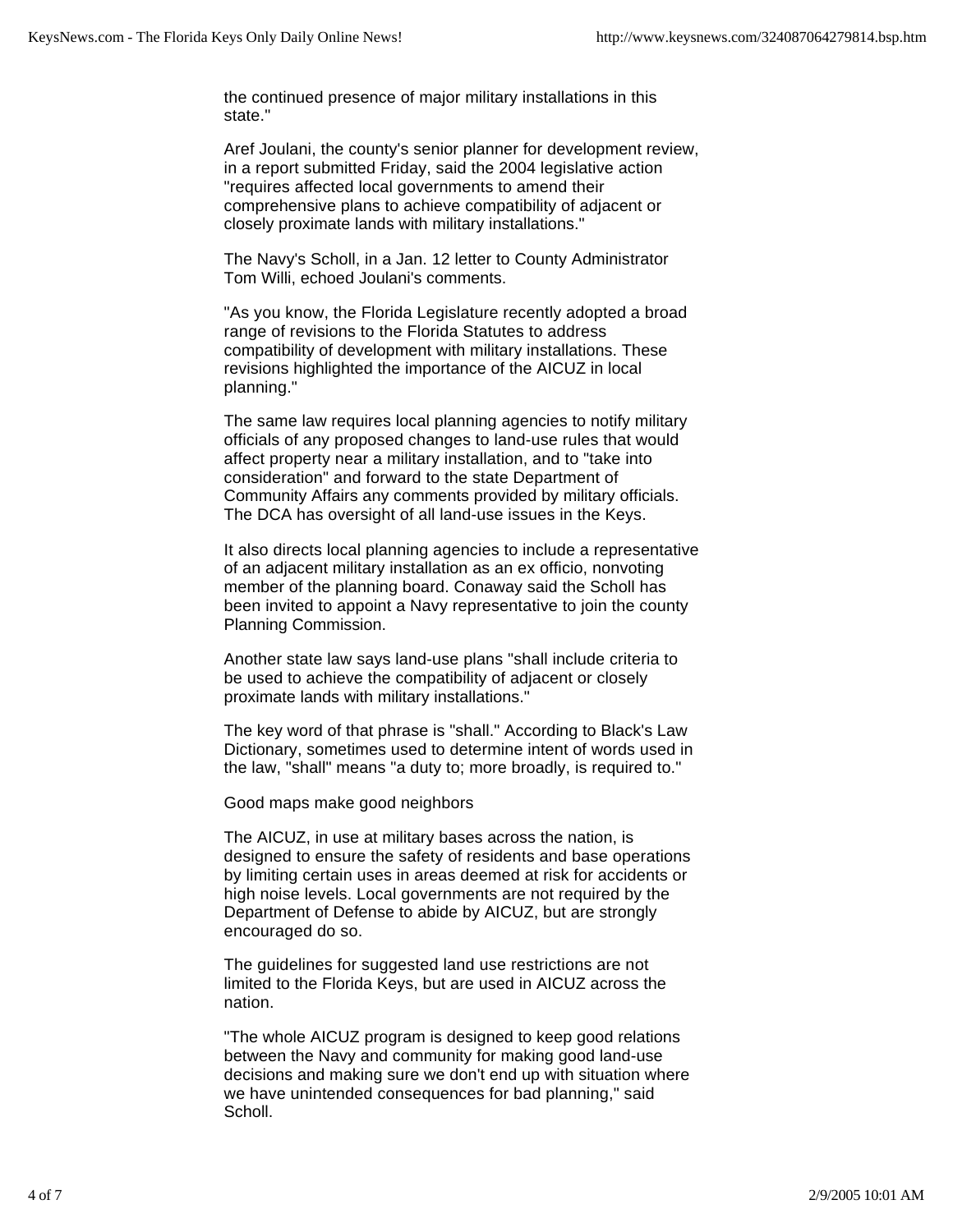The new AICUZ for NAS Key West expands the boundaries of high accident potential and noise zones westward, taking in a more highly populated area than the 1977 AICUZ that has been part of the county's land-use plan since 1989.

Included in the new area is the southern half of Key Haven and the southeastern side of Stock Island.

"I think we have a lot of air space here. And a lot of open water," said Swift. "I don't know what the rationale is for expanding the AICUZ and moving it over the populated areas."

While only a small portion of Key Haven, including Enchanted Island, is included in the potential accident zone, a much larger area is included in the zone 2 noise contour, which, according to the AICUZ, "is an area of moderate impact where some land use controls are needed."

Residents of Stock Island have been reporting increased aircraft noise — though noise complaints to the Navy's public information office have actually decreased — for the past year.

A small portion of southeast Stock Island is in the zone 3 noise contour, which is "the most severely impacted area and the area that requires the greatest degree of compatible land use controls," according to the AICUZ.

The purpose of the guidelines is "not to preclude productive use of the land around Naval air facilities, but to recommend compatible future use of the land that is protective to human health, safety and welfare," according to the NAS Key West AICUZ.

"Certain land uses are considered strictly incompatible in very high noise areas" and the accident potential zones. "Other land uses are considered compatible under certain conditions."

The new AICUZ maps, even if included in the county land-use plan, have limited effect on existing land use including residences and businesses within their boundaries. However, the titles for those properties could be required to carry a disclaimer, called a fair disclosure statement.

That's already done for all properties within the 1977 AICUZ boundaries.

But the effect of the new maps on the county's ability to create new affordable housing in the Lower Keys could be massive, said Swift, a longtime affordable housing advocate.

"Losing a major part of Stock Island to affordable housing is a major, major disaster," he said. "It's a major disaster that we can ill afford. Come on, we don't have any place to go."

Said NAS Key West Commander Scholl, "It's not suggested that you can't put property in these noise areas, but if the decision is made, we want protections put in place."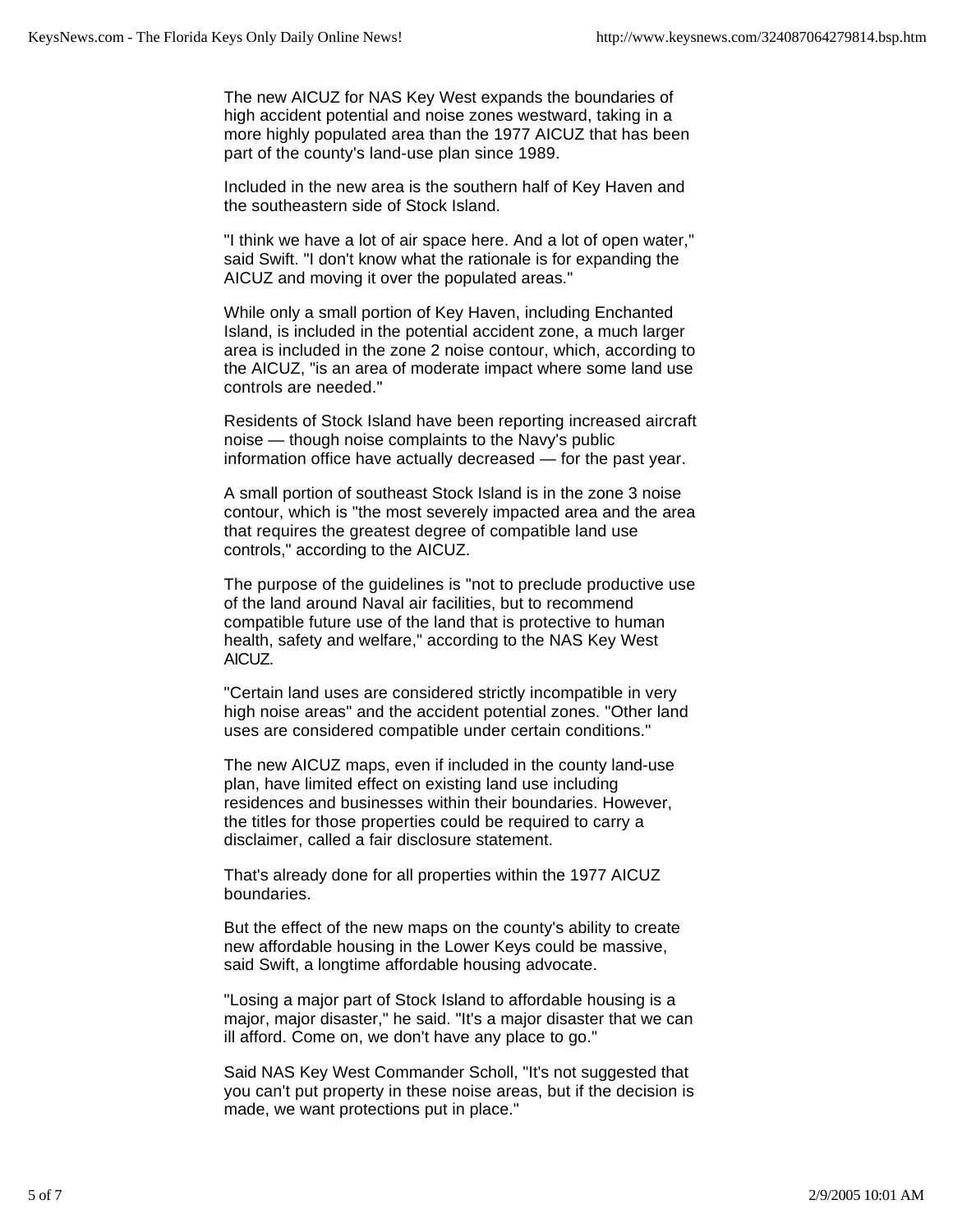If housing is approved within the so-called noise contours, the AICUZ recommends noise abatement. That, said Swift, could increase the cost enough to preclude affordable housing.

In fact, if the maps had been in existence several years ago, said Swift, the county's new affordable housing complex on Stock Island, Meridian West, "could never have been built or could not have been built affordably."

## **lkarnatz@keysnews.com**

**Coming tomorrow: How other communities are coping with military base impact on land-use planning.**

*Published on Sunday, February 6, 2005*

# **More News Stories**

**Headline:** Waterfront traffic debate resurfaces Published on Wednesday, February 9, 2005 Pinkus, Mearns win in Marathon Published on Wednesday, February 9, 2005 HOB students to spend Saturday reading to raise money Published on Wednesday, February 9, 2005 Man dies after being pepper sprayed Published on Wednesday, February 9, 2005 Marathon Council looks at becoming sewer authority Published on Wednesday, February 9, 2005 Red tide creeping into Keys waters Published on Tuesday, February 8, 2005 Some colleges accept only the new SAT Published on Tuesday, February 8, 2005 Soup Kitchen founder Dorothy Sherman dead at 81 Published on Tuesday, February 8, 2005 Marathon sewer customers to get refund on hookup costs Published on Tuesday, February 8, 2005 Fort Taylor focus of Civil War history, re-enactments and memorial planned Published on Monday, February 7, 2005 Key Largo forges new path to self-determination in Keys Published on Monday, February 7, 2005 Military, communities struggle with mutual 'encroachment' issues Published on Monday, February 7, 2005 Key Haven project still waits on word of Navy map impact Published on Sunday, February 6, 2005 Navy maps raise doubts Published on Sunday, February 6, 2005 Bahamian immigrants helped shape, define island city Published on Sunday, February 6, 2005 **From Adderley to The Rock** Published on Sunday, February 6, 2005 Black settlers were fabric of Key Largo Published on Sunday, February 6, 2005 EVENTS CELEBRATING BLACK HISTORY MONTH IN KEY WEST: Published on Sunday, February 6, 2005 **Correction** Published on Saturday, February 5, 2005 Champion tree in village receives unexpected trim Published on Saturday, February 5, 2005 **Habitat homes in on Big Coppitt** Published on Saturday, February 5, 2005 CRB spot draws no one Published on Saturday, February 5, 2005 Museum, TDC spar over capital grant Published on Saturday, February 5, 2005